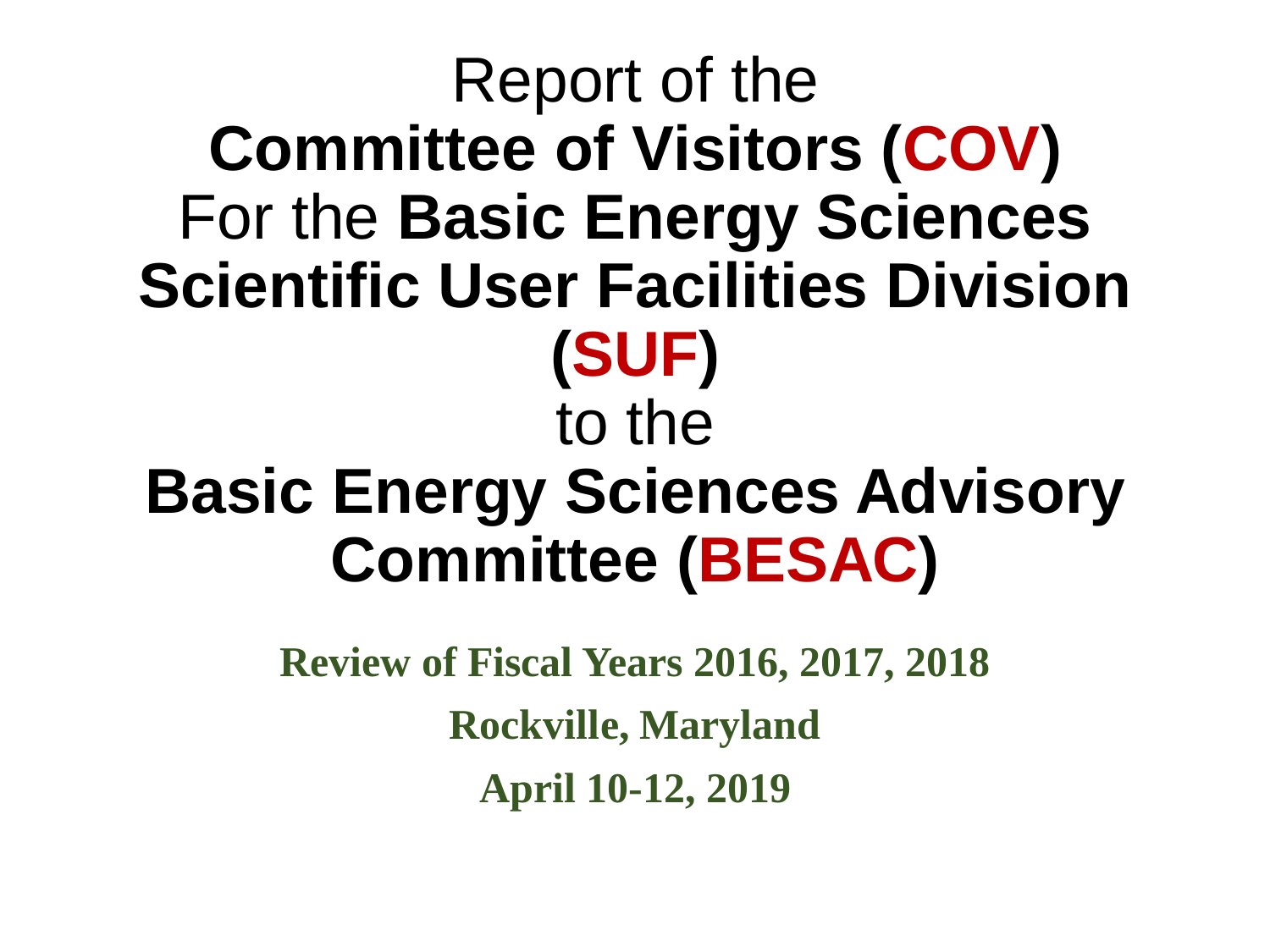# **Summary**

• A *Committee of Visitors* (COV), under the guidance of the Basic Energy Sciences Advisory Committee (BESAC), reviewed the programs of the Scientific User Facilities (SUF) Division within the Department of Energy (DOE), Office of Basic Energy Sciences (BES) for the fiscal years (FY) 2016, 2017, and 2018. The COV was chaired by Prof. Anthony Rollett (Carnegie Mellon Univ.). Seventeen members of the committee met at the Rockville Hilton to review the management processes of SUF on April 10- 12, 2019.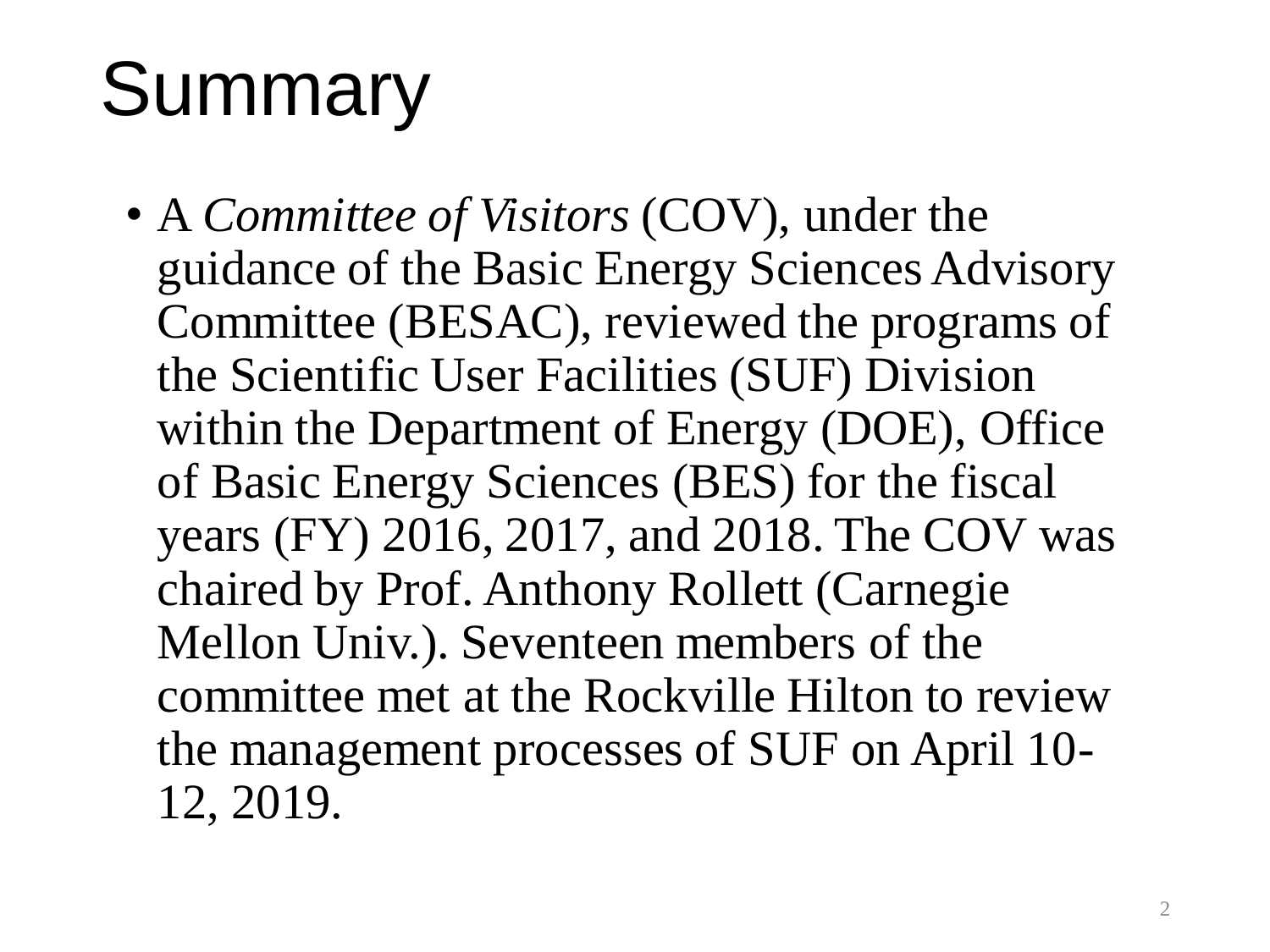# Charge to the COV

The charge was to address the operations of the SUF Division during the fiscal years 2016, 2017, and 2018. The components of the Division that the COV was asked to review were:

- Light Sources including the Accelerator and Detector Research Program and Early Career Research Program,
- Neutron Sources including the Early Career Research Program,
- Nanoscale Science Research Centers including the Early Career Research Program, and
- Construction Projects.

The COV was asked to focus on the following major elements:

(1) For the scientific user facilities including the accelerator and detector program, assess the efficacy and quality of the processes used to:

(a) solicit, review, recommend, and document proposal actions, and

(b) monitor active projects, programs and facilities.

(2) Within the boundaries defined by DOE missions and available funding, comment on how the award process has affected:

(a) the breadth and depth of portfolio elements

(b) the national and international standing of the portfolio elements

(c) the preparedness to meet future challenges (e.g., instrumentation, data management and computation).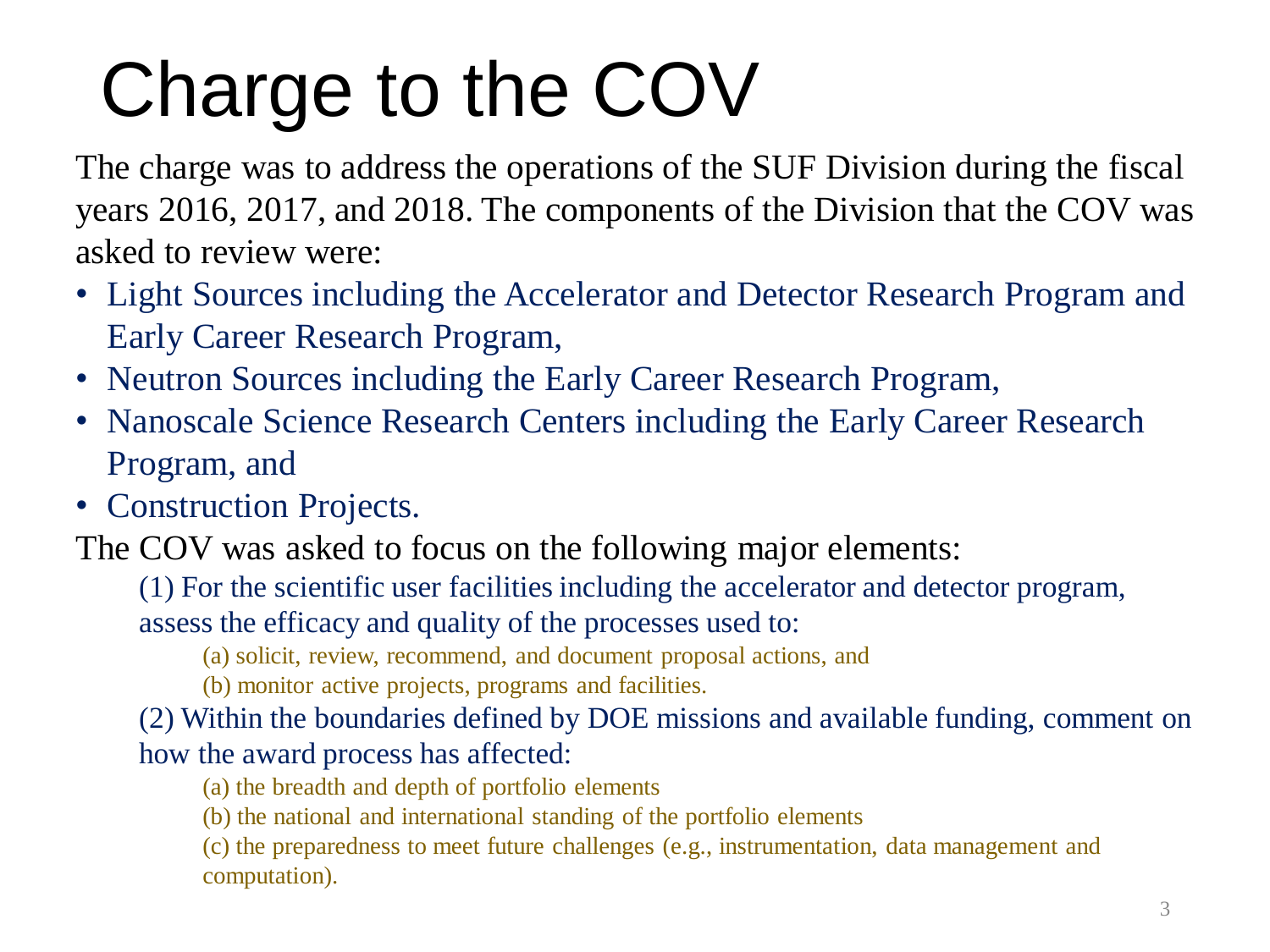## Major Recommendations

- The current lean staffing for SUFD make planning for workload moderation and leadership succession important.
- SUFD (and BES in general) is encouraged to work with the Laboratories and facilities to improve workforce diversity at the user facilities. While most laboratories have implemented procedures for improving diversity, SUFD is encouraged to address cultural issues specific to facilities use.
- The Accelerator and Detector Research (ADR) program is highly effective and is important for the long-term development of the user facilities. All white papers should be entered into the Office of Science Portfolio Analysis and Management System (PAMS).
- The use and development of software analytical tools, high throughput hardware (e.g., robotics) and better support at existing instruments that will lead to significant improvements in facilities is encouraged.
- SUFD should find new ways to inform potential industrial users of how the user facilities can solve problems that standard tools cannot address.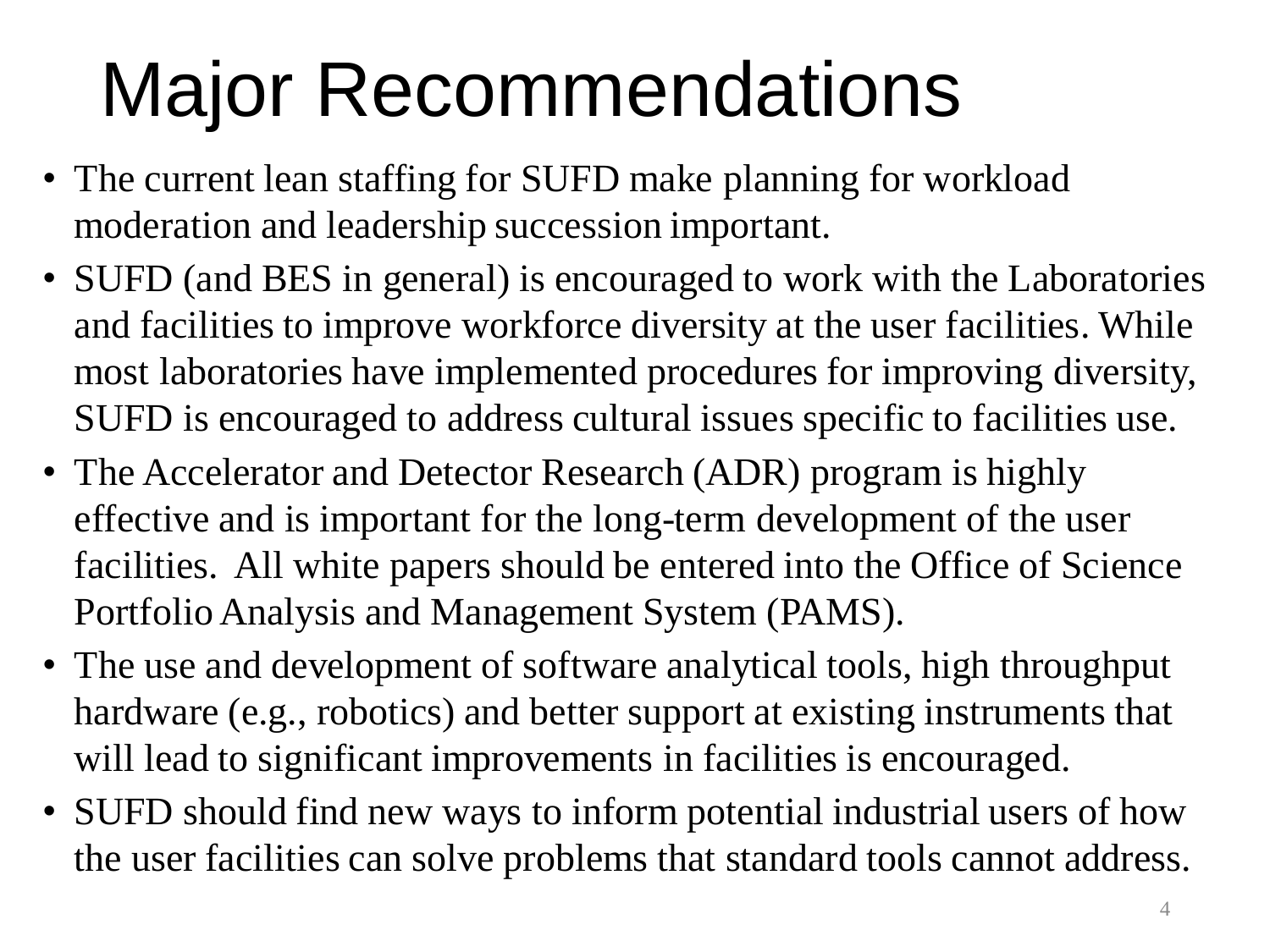## Committee Membership

- The COV membership was selected by the COV chair, Prof. Anthony Rollett, in consultation with the chair of BESAC and the Division leadership. The members were chosen to represent a cross-section of experts in scientific fields relevant to the activities supported by the SUF Division. A balance was achieved between academic (10), national laboratory (6), and industry (1) members; and between those that have previously served on a SUF COV and those that have not (3 and 14, respectively). Five of the committee members also serve on BESAC.
- Given the size of the Division and the breadth of programmatic areas, a sizable committee was assembled. The COV consisted of a total of 17 members and were divided among 4 panels.
- The following COV members served as the leaders for the Panels: Ben Feinberg (Construction Projects), Yan Gao (Light Sources/Accelerator and Detector Research), Despina Louca (Neutron Sources), and Cynthia Friend (Nanoscience Centers).
- **The Chair is grateful to the sub-committees and especially their Chairs for their intensive effort and wide-ranging discussions.**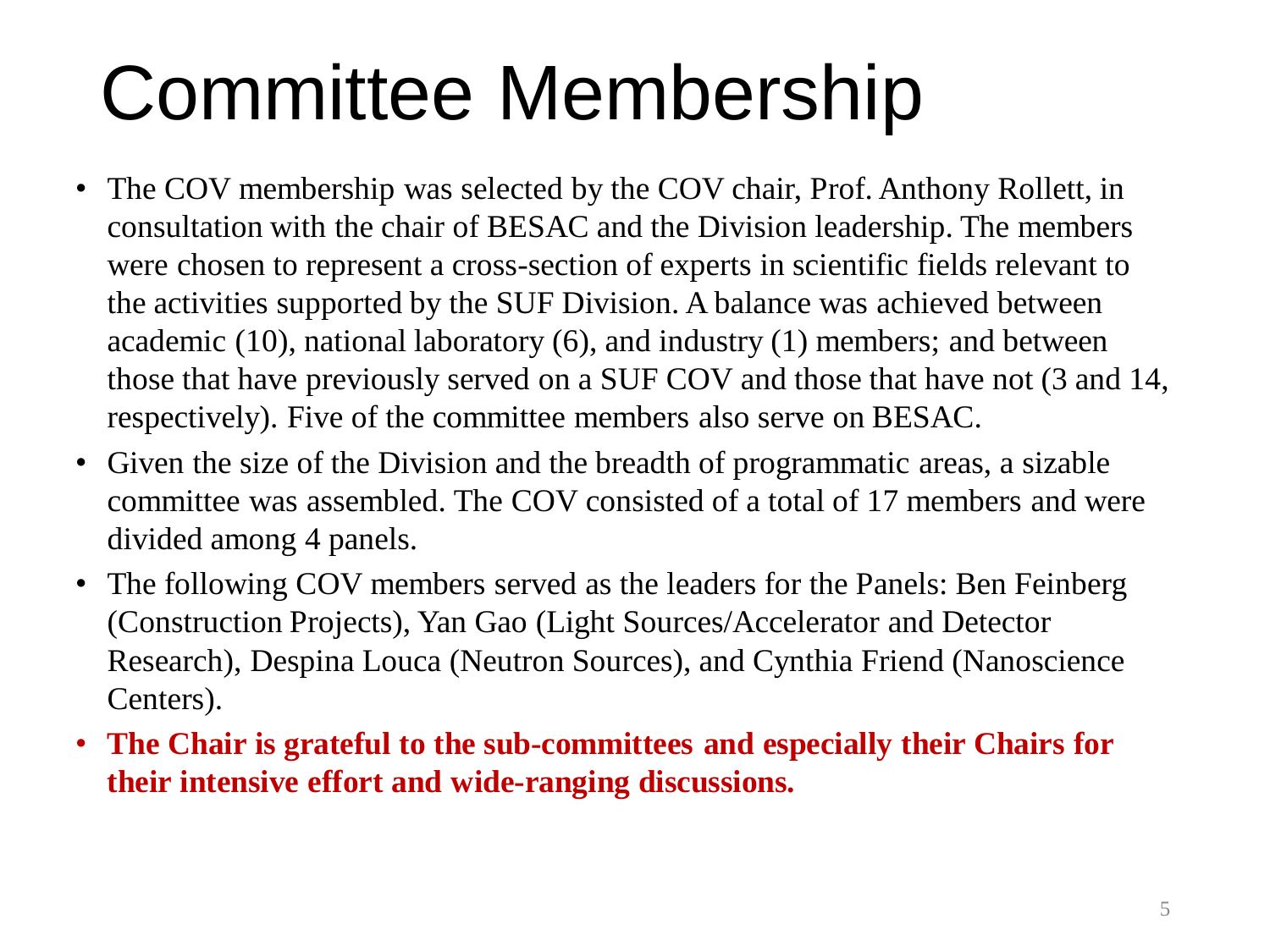#### Process

- We began with an overview of the programs by the SUF program managers. Each panel was supplied with electronic files via PAMS or laptops to evaluate the SUF Division processes.
- For grants, proposals were distributed among four types of programmatic decisions: easy awards, easy declines, difficult awards, and difficult declines. The panels were free to request any additional materials (including folders for other proposals) or information that they felt would help them in their evaluation process.
- For the facility operations, the panels considered the triennial reviews and monthly status call materials. For construction projects, the panel reviewed documentation related to critical decision project reviews, status reviews, special reviews, monthly reports, conference call notes, and review presentations.
- This year the COV also considered proposals under two funding opportunity announcements: early career proposals across the SUF Division and quantum information science proposals for the nanoscience centers.
- An extended discussion with the whole committee was very useful for identifying common issues and arriving at a coherent result.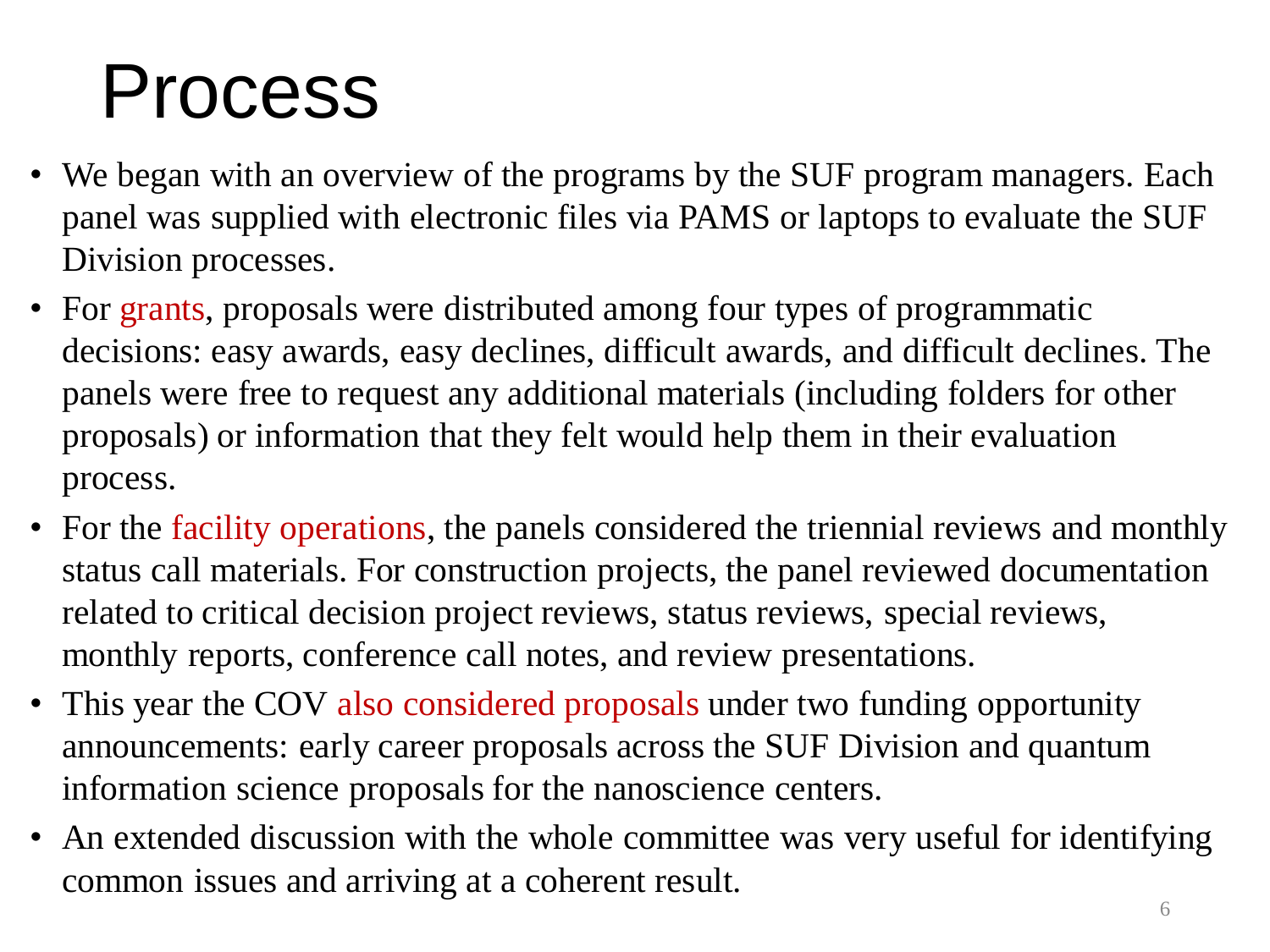## Response to Charge

- (1a) Concerning the efficacy and quality of the processes used to solicit, review, recommend, and document proposal actions, the COV finds that SUFD's processes are effective and properly administered. The PAMS system is an important component of the system …
- (1b) Concerning the efficacy and quality of the processes used to monitor ..., the COV finds SUFD performance to be outstanding with recent recognition providing external validation.
- (2a) Concerning how the award process has affected the … portfolio elements, the COV finds that the process for Early Career Awards is contributing to advancement of several areas under SUFD. The COV discussed … the small number of awards … Understanding that each early career award represents a substantial financial commitment, the COV suggests that additional … opportunities to junior staff for innovation.
- (2b) Concerning … national and international standing, the COV found it challenging to identify objective evidence for benchmarking. The Committee understands that there will be a charge to BESAC to address this issue. It is also true that information is available on machine performance, user statistics and output, which could be included in COV and/or Triennial Review briefings.
- (2c) Concerning … future challenges …, the Committee finds that, in certain areas, the process has been outstandingly effective. The CAMERA is a particularly promising joint activity …that partly arises out of the BESAC report on Mesoscale Science. The ADR … is clearly important for long-term health …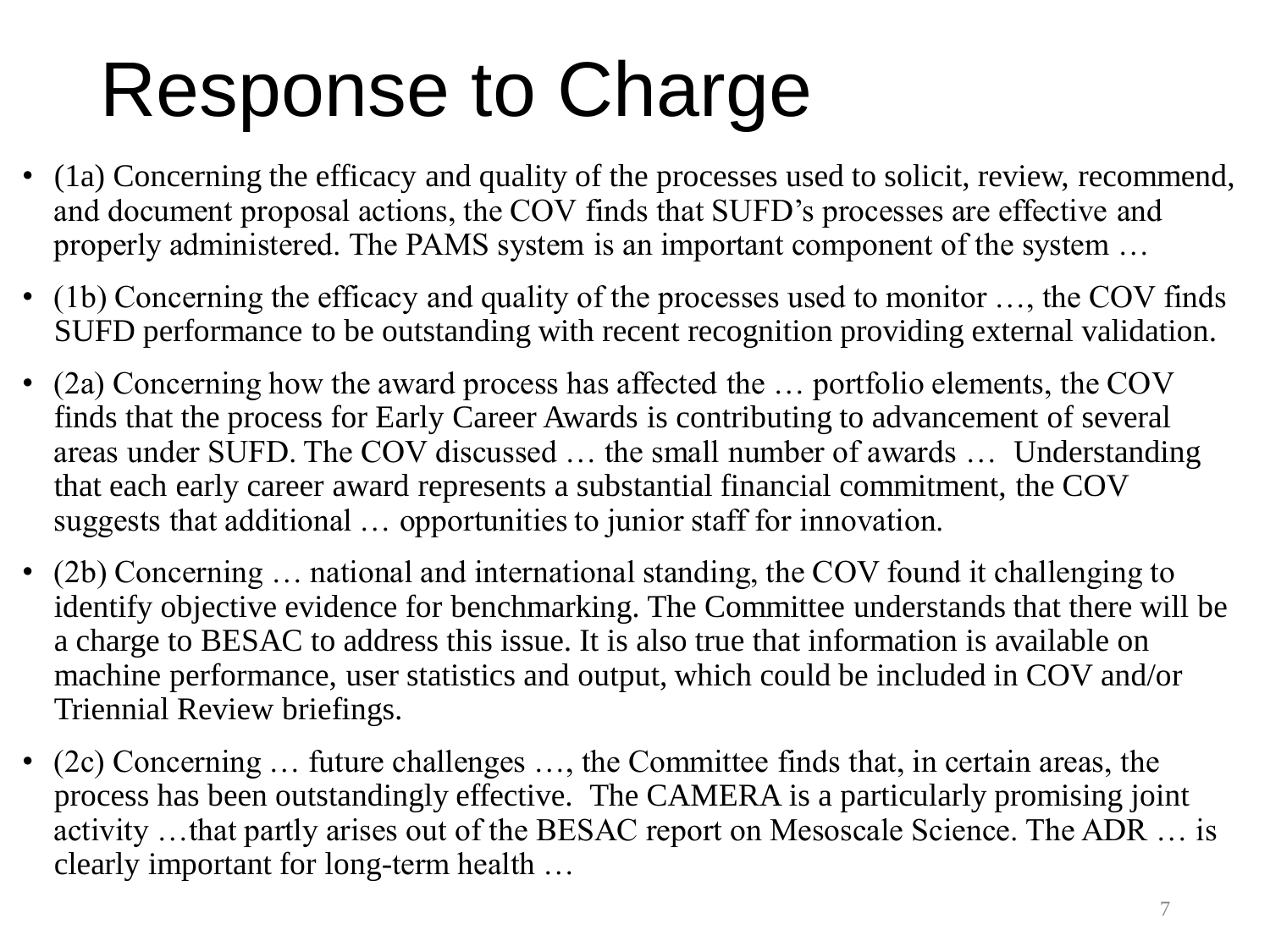## Response to Charge, contd.

- The Committee was pleased to find that the 2016 recommendations had been acted upon. The increase in travel support for program directors from BES is commendable. However, it is important to ensure these resources provide the opportunity for all program directors to attend professional society meetings so that they engage the community and stay abreast of the developments as well as the challenges in their respective fields. Attendance at professional society meetings is also an important mechanism for the community to learn about the capabilities at the DOE user facilities. The inclusion of budget reviews in the triennial facility reviews has been implemented and appears to be a more efficient approach (by eliminating a separate budget review process). Speeding up the transmission of the review results to the facilities has occurred which is important for allowing the facilities to respond in a timely fashion. The use of best practices in enabling industry to make best use of the facilities is commendable.
- The Committee commends SUFD for its effective leadership of its set of world-class user facilities, the breadth of which is impressive and is a strongly distinctive feature of how BES supports science in the USA. The quality of the user facilities is evidenced by the large (and increasing) numbers of users, their positive evaluations and the high quality of their scientific output that often directly involves the beamline scientists.
- SUFD has an effective set of systems and practices in place that provide a transparent means of managing the user facilities.
- The Triennial facility review process was found to be highly effective in all sectors.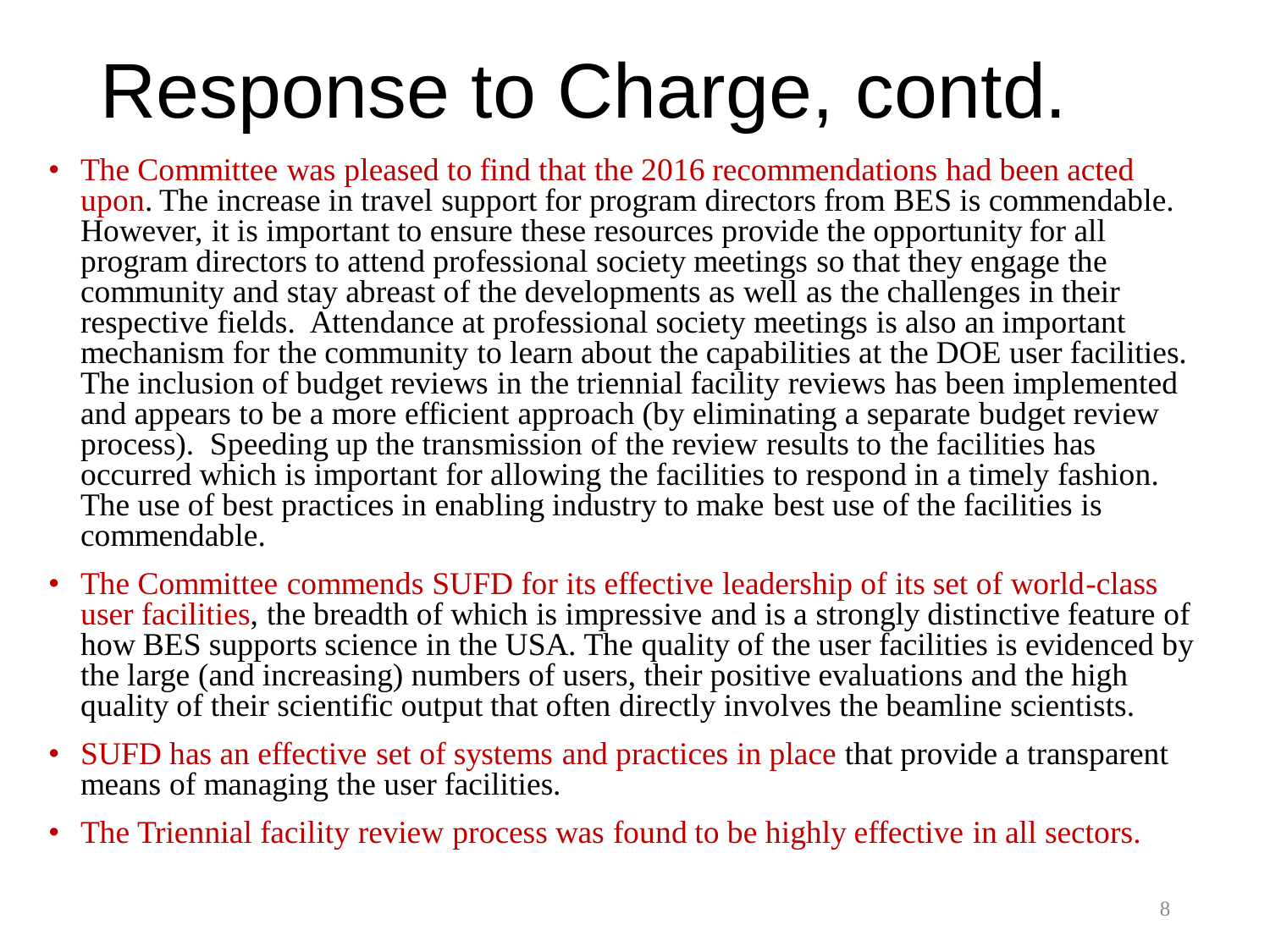## Response to Charge, contd.

- Several facilities have overcome significant technical challenges on their path to full performance.
- The diversity of the user body appears to be similar to that in the physical sciences and engineering. The user facility staff and management, however, are noticeably less diverse.
- Recapitalization is an ever-present need and particularly so for the Nanoscale Science Research Centers. The Committee commends SUFD for the current effort and fully supports the case for seeking additional funds so as to meet the scientific challenges laid out in, e.g., recent BES reports.
- Expanded beamline internship opportunities for students and postdocs could increase the pipeline of new facility staff.
- The Committee commends the work of the light sources staff in planning for the data explosion that is coming because of, e.g., higher resolution, higher read-out rate detectors. There is also an opportunity for all the user facilities to provide leadership in data reproducibility, data reliability, data transparency and ways to efficiently turn raw data into information.
- The information that the COV needed to conduct the review was readily available. The combination of PAMS (for viewing proposals and related documents) with the laptops (for, e.g., Triennial Reviews) provided efficient access. BES staff made themselves available for discussion on a regular basis, which was very helpful. It was, however, difficult to find information on performance metrics for the instruments (beamlines).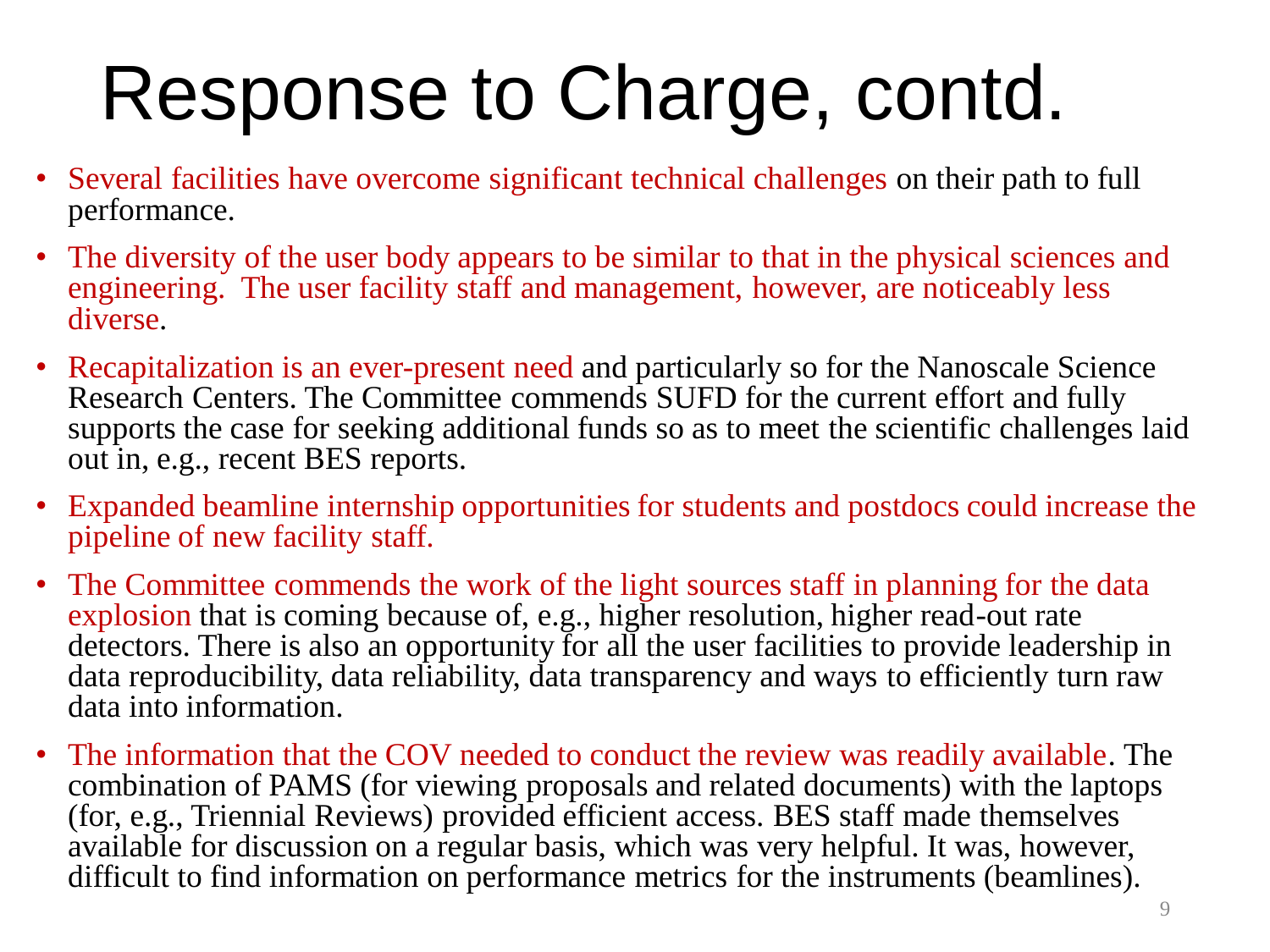# Wrap-up

- Profound thanks to all the members of the COV, especially the sub-committee chairs.
- Profound thanks to all members of the SUF most especially to those who answered all our questions, provided logistical support and helped it to go smoothly.
- The COV was glad to provide peer review of a vital component of the national scientific and technological enterprise.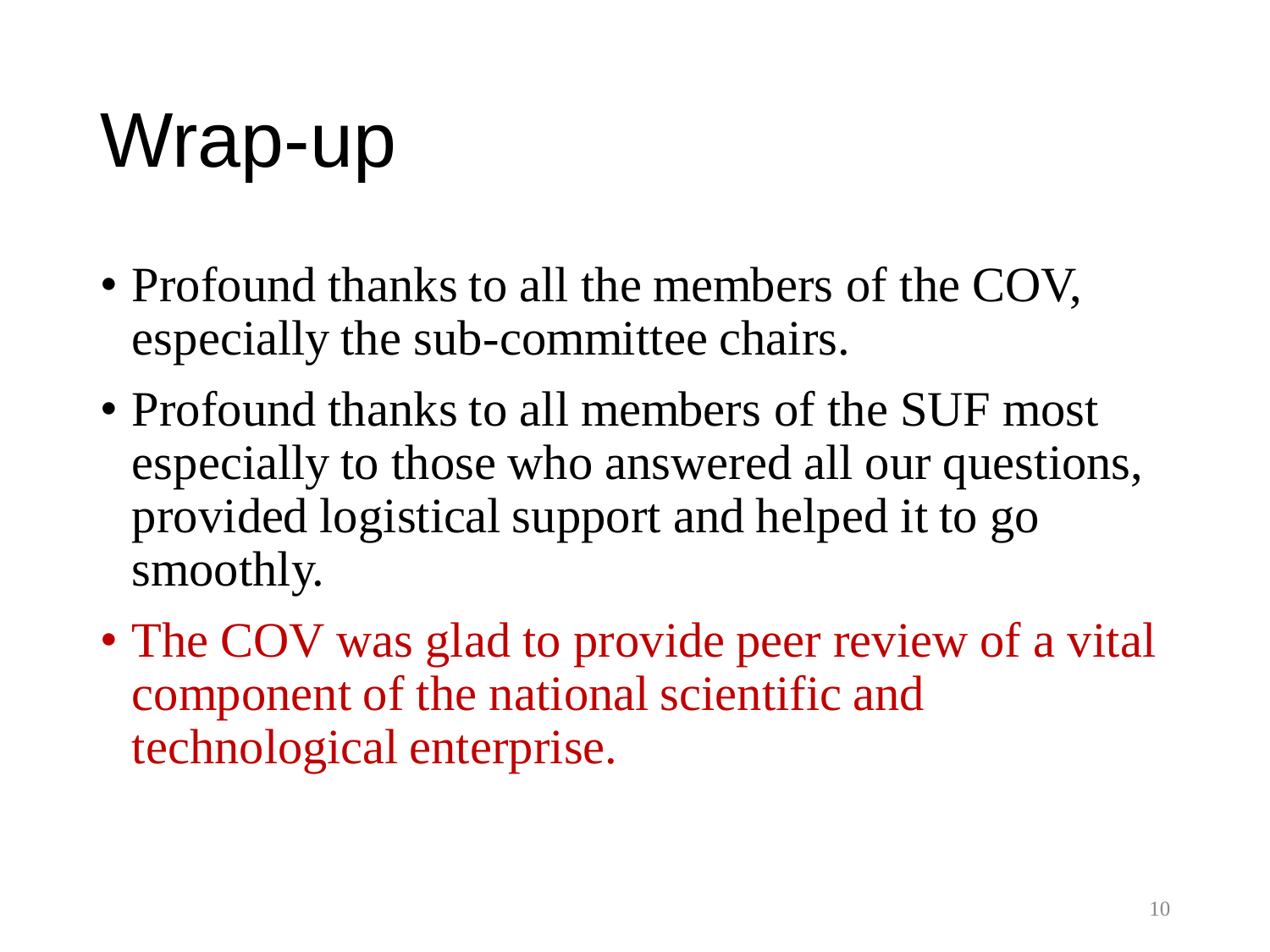#### Back up slides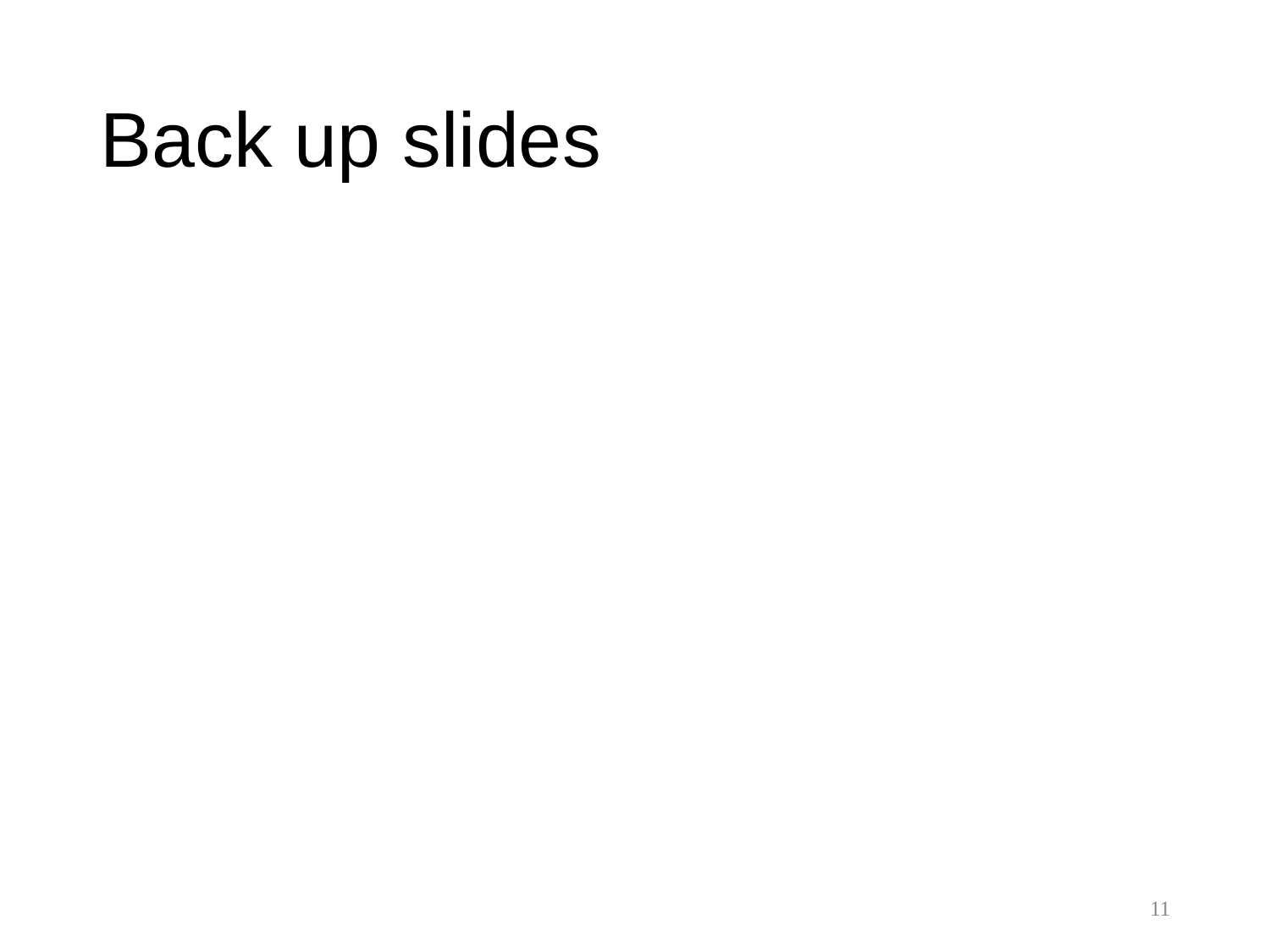#### Construction

- Work with the Office of Project Assessment to develop an Office of Science project-wide searchable database for Lessons Learned, using the Lessons Learned reports required of the projects.
- If project data beyond mandated metrics are needed, provide consistent templates and/or examples.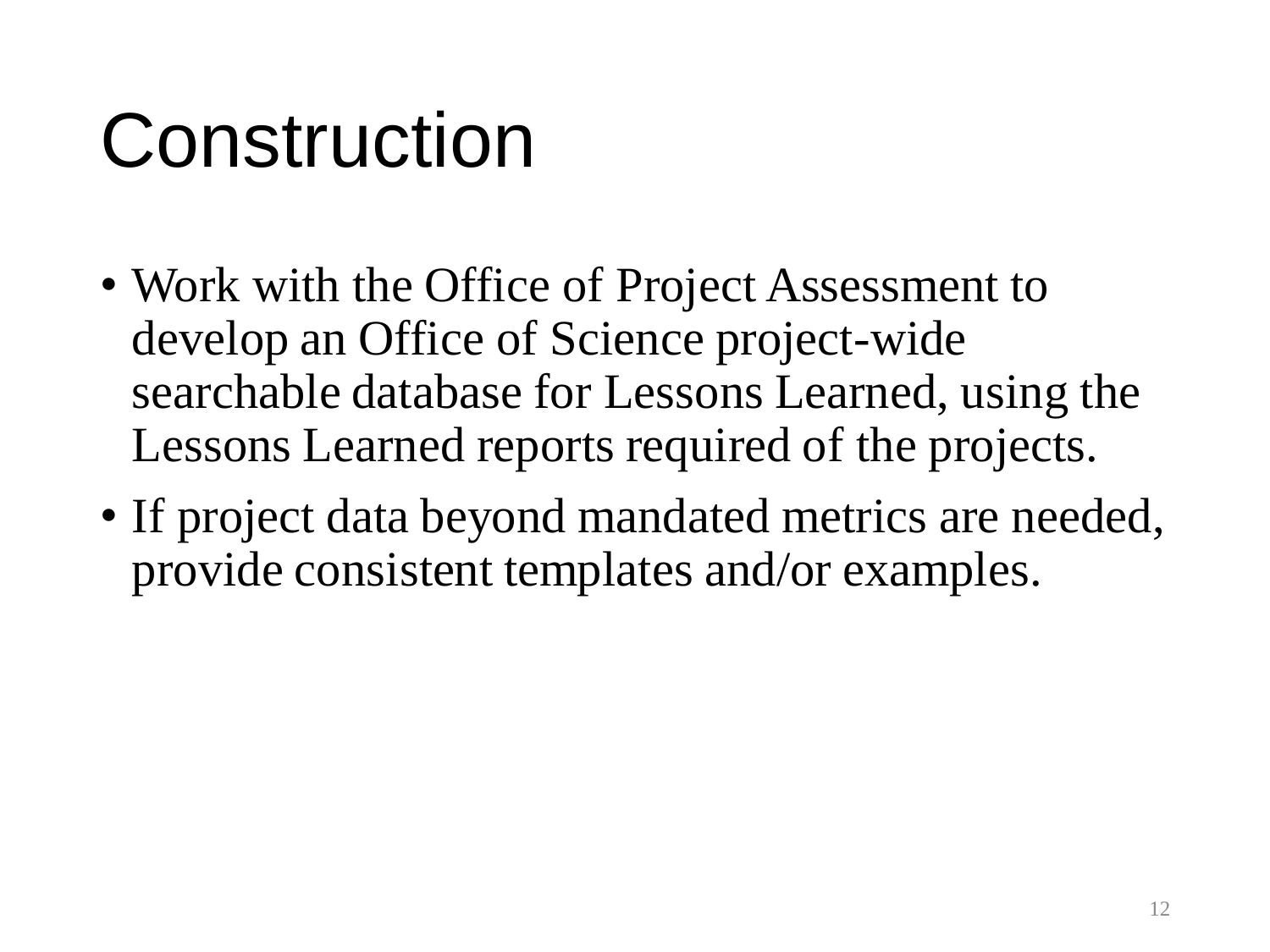#### Light Sources + Accelerator and Detector Research

- Continue the optimization of the triennial reviews as they are important activities. For example, there could be a discussion with the facility directors of what is viewed as least efficient and what is currently missing.
- Continue to reduce the time between the review date and the report to the facilities.
- Specific ideas for recruitment and career development at the BES light sources:
	- Manage the workload to provide a certain percentage of "release time" for scientific staff (from aiding users) and funding for equipment ...; Clearly define staff roles, responsibilities, and career opportunities …; Provide guidance and training to staff on pursuing funding opportunities …; Provide opportunities for staff to mentor postdocs, graduate students …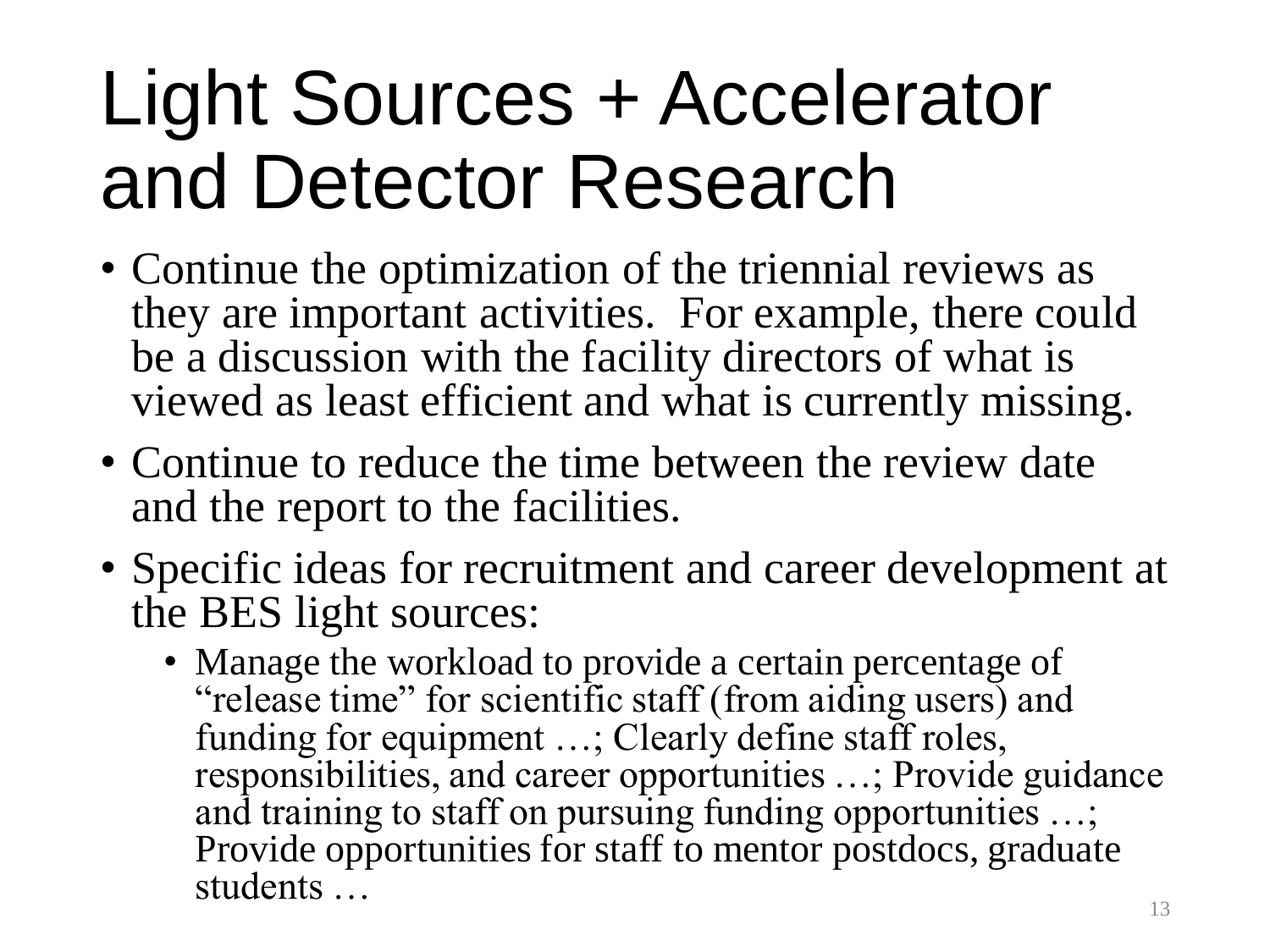## Neutron Sources

- The committee recommends that BES pursue interagency collaboration in support of the U.S. neutron scattering community.
- Another recommendation from the previous COV was to be mindful of how facility transitions … can affect the … user community and productivity.
	- The committee feels that BES is mindful of the user community and [has] responded ...
- It is suggested that the most effective metrics for evaluation of facility operations and instrument performance be highlighted during future triennial reviews …
- ... there could be more effective communication with the scientific community to help direct Early Career proposals.
- Encourage Early Career applications that tackle the development of new data analysis methods …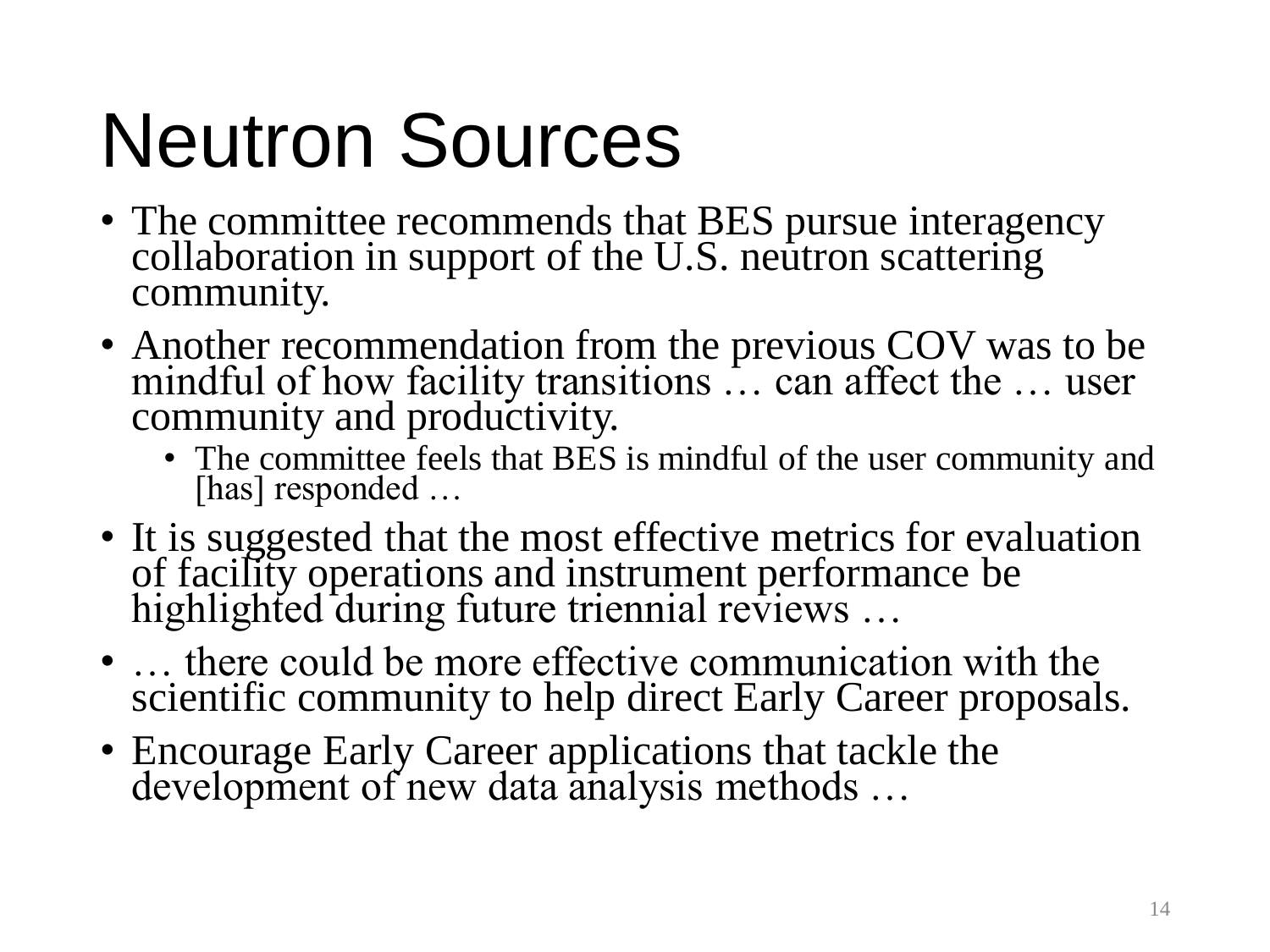# Neutron Sources, part 2

- Continue to include at least one member of the triennial review committee on the COV …
- Identify and provide metrics for peer-facility comparison and evaluation …
- Data storage, reduction, and analysis should be treated as an integral part of new technique development and instrument commissioning …
- Data scientists should be embedded within research groups ...
- DOE should take a more active role in encouraging diversity …
- Projects involving automation and high throughput on instruments should be prioritized …
- More transparency is recommended regarding the down selection of the early career proposals that are either rejected or awarded …